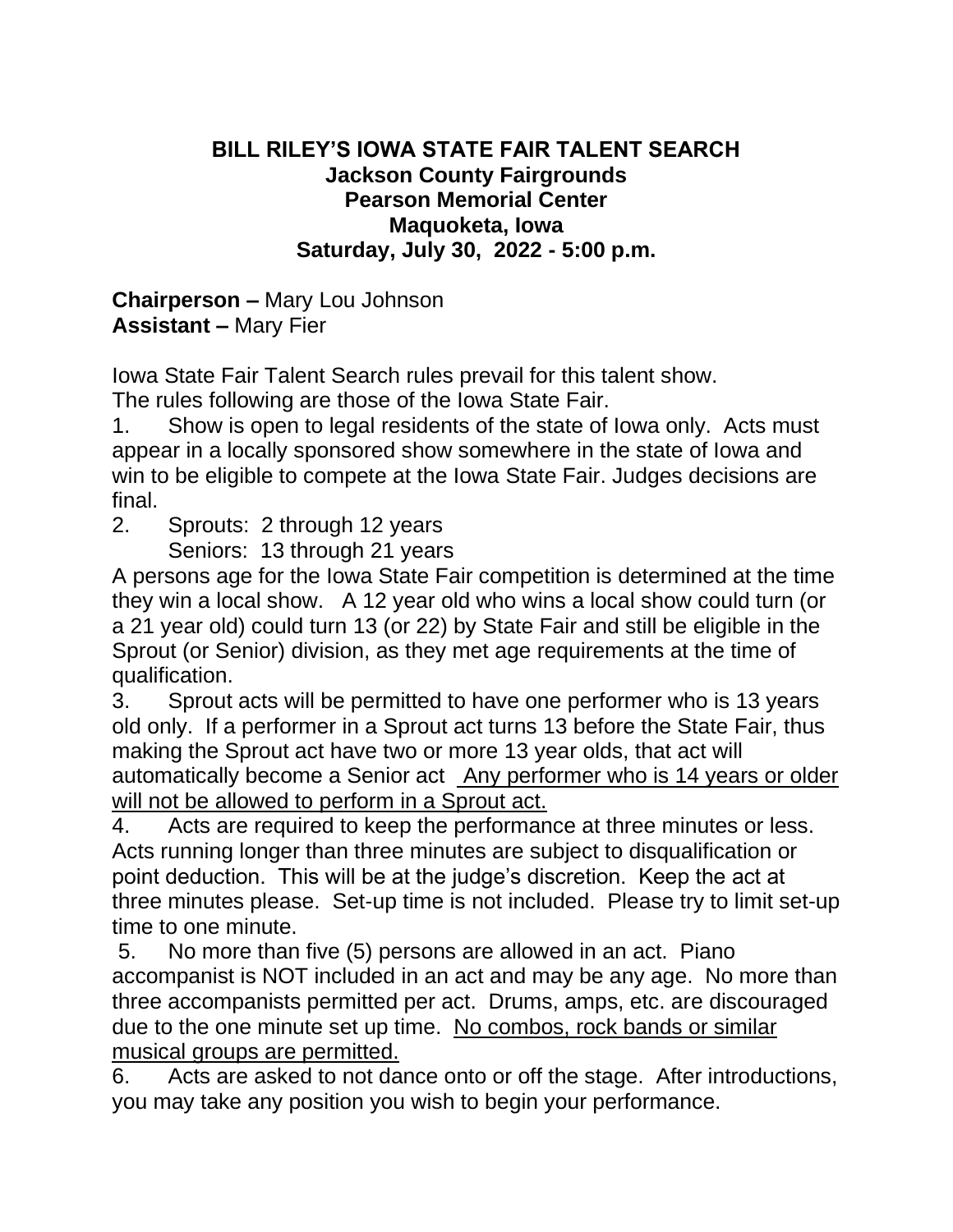7. Vocalists can perform with an accompanist or CD/ipod. prerecorded tracks should be instrumental only. Any prerecorded tract with backing vocals is not allowed, and the act will be disqualifier

8. Looping (typically seen in vocal or instrumental performances) is allowed as part of an act as long as each loop is performed live on stage. Previously recorded loops will not be allowed. Looping equipment must be provided by the contestant.

9. Foul language is not allowed in the Bill Riley Talent Search. Acts performing to or singing pieces with inappropriate lyrics will be disqualified. 10. Contestants may only appear once in any given show. This applies to qualifying shows as well as the competition at the Iowa State Fair. They may not perform "solo" and then return in the same show in a duet or trio. Contestants are allowed to perform in different acts in different shows, but they may only qualify for the State Fair with one act. Once a performer has qualified for the State Fair they must not perform in local shows as part of another act. They may keep competing in local shows with the qualifying performance.

11. Professionals are NOT permitted to compete. This includes Union musicians and anyone whose principle source of income is from their talent. Compensation for performing at weddings, etc. does not constitute principle sources of income.

## 12. **Competition at the State Fair:**

\*Preliminary rounds: First 7 days

\*Semi-Finals: Days 8, 9, and 10

\*Championship Show: Day 11

13. **Semi Finalists** from the 2021 Iowa State Fair Bill RileyTalent Search are automatically qualified for the 2022 State Fair competition. You do not have to re-qualify by winning at the local level show but you are encouraged to compete at local shows. If you win a local level show, you are entitled to the prize money but you must inform the Master of Ceremonies that you have already qualified for the State Fair. The second place winner will then be able to advance to the State Fair competition. Remember, you are entitled to the first place prize money.

## 14. **Birthdays and Semi-Finalists**:

2021 semi-finalists returning in 2022 will perform in the division for their current age as of the 2022 Iowa State Fair.

15. **Sprout Division Champions** There will be 6 Sprout Champions showcased in the Championship Show. All Sprout Champions in the Sprout division must sit out one year of competition. \*They also must re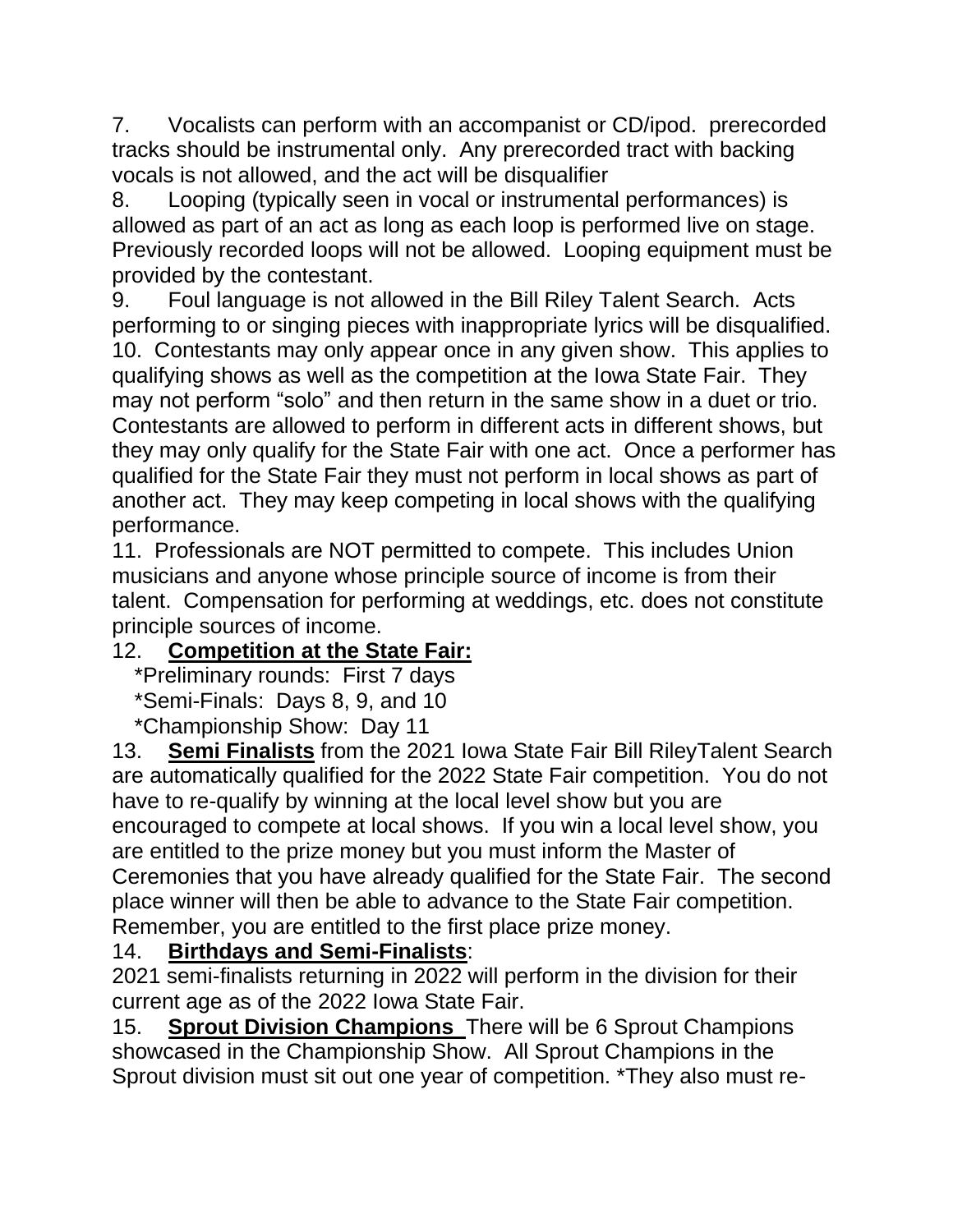qualify when returning after the one-year absence, and be 12 years old or less.

16. **Senior Division Championship**: There will be 9 finalists in competition. All finalists in the Senior division must sit out one year. They cannot perform as an individual or in a group during the next year. They also must re-qualify when returning after the one-year absence, and be 21 years old or less. The "Grand Champion" of the Senior division is no longer allowed to compete

in the Bill Riley Talent Search at the local or State Fair level.

17. The only exception to the one-year absence will be for Sprout division champions who were 12 years old when they won. They do not have to sit out a year and are automatically qualified for the next State Fair as a senior. It is highly recommended that they compete at the local level as a senior to get a feel for the older division.

18. **All divisions** must qualify within the age requirement. For example, if you are 21 and don't qualify before you are 22, you are ineligible, or if you are a sprout and don't qualify before you are 12 you will compete in the Senior division.

19. Acts will need name, complete address, birth date, age, phone number (include area code, email address), and type of talent. Multiple acts need one member to act as a contact person with all information going through them. Additional members of the act need only name. birth date, age, and town.

## **Jackson County Fair Information:**

JACKSON COUNTY FAIR INFORMATION:

1. A stage, P.A. system, CD/cassette player and concert-ready piano will be provided. Please provide a quality cassette tape or CD to enhance the performance. CD's are preferred.

2. Local talent acts (those within the Maquoketa trade area) will be given first preference with others from around the state permitted to compete as space allows.

3. If the 1st place winner from the Iowa State Fair Talent Search in Jackson County has qualified for State Fair competition in an earlier show, the second place winner (or third place, etc.) will be sent to State Fair competition. However, the 1st place act will receive the cash award.

4. Winners in each division will be awarded cash prizes. They are: Sprouts - \$75, \$50, \$25. Seniors - \$100, \$75, \$50.